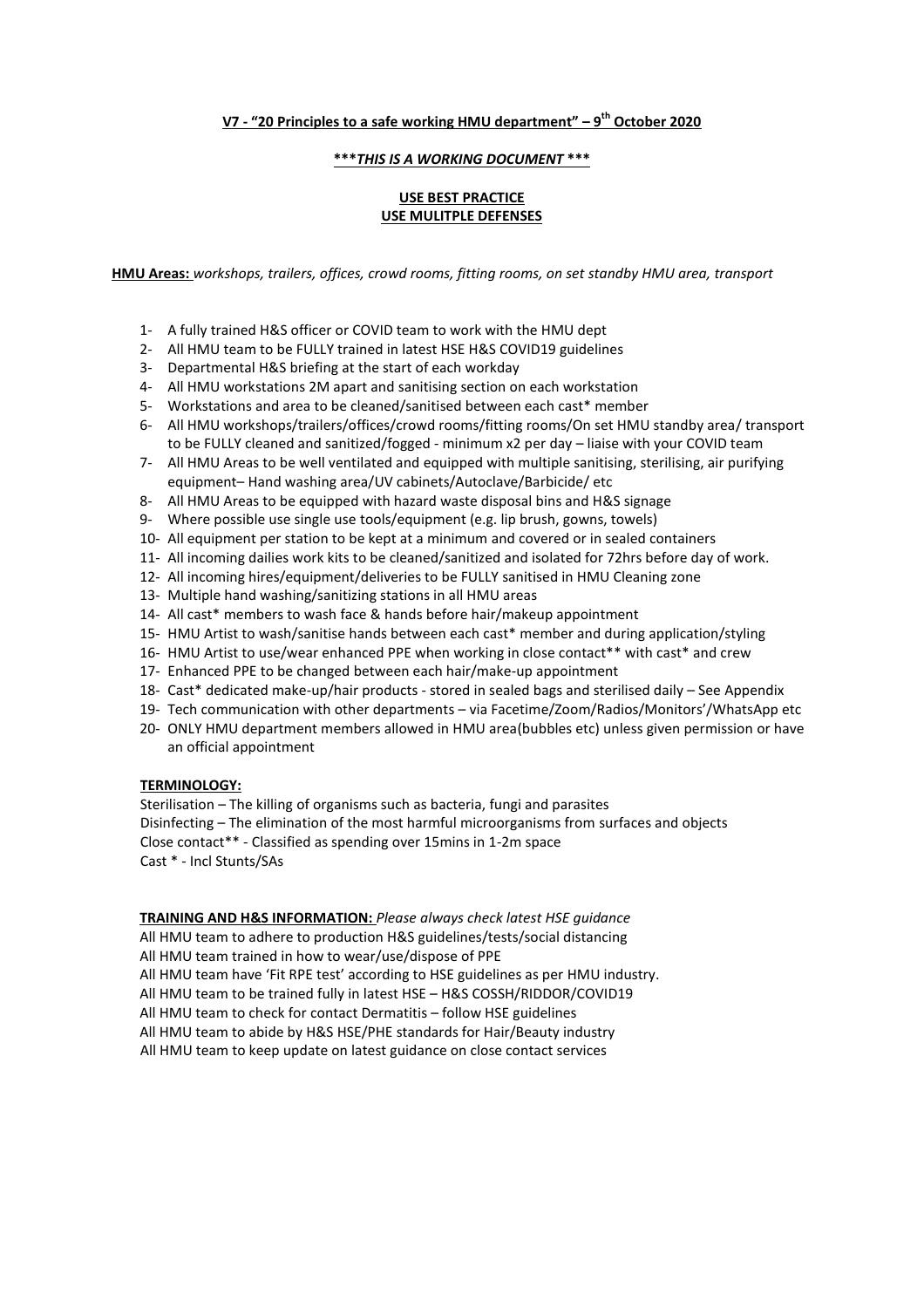# **Appendix:**

#### **SUSTAINABILITY:**

- Where possible, purchase Eco-friendly/reusable or biodegradable HMU equipment links below
- <http://theethicalcard.com/>
- https://cutit.org.uk/
- BAFTA sustainability link ALBER[T https://wearealbert.org/](https://wearealbert.org/)

## **3 rd PARTY SUPPLIERS:**

- Ask all hire companies to supply own risk assessments and cleaning guidelines
- Confirm suppliers' facilities before visiting; eye technicians, wig makers, dentists, etc.
- Where possible book suppliers to come to production site.
- Longer rental periods to allow for quarantining/cleaning prior to return as per suppliers' guidelines
- Essential visits to outside facilities, use dedicated driver to minimise use of public transport.

#### **PURCHASING:**

- Minimum cash floats to be used additional credit card facilities required + higher credit limits.
- If credit cards not available, pre-paid cards to be assigned.
- Purchase sufficient consumables to cover whole shoot to minimise shopping trips and exposure

#### **ADMIN WITHIN THE DEPARTMENT:**

- Paperless; timesheets, purchase logs etc
- If paper required, place in plastic sealed pocket or laminate
- Tech provided for each artist in department to minimize sharing of devices
- Designated person to be responsible for the radios
- Crew starter packs to be completed digitally
- Maintain and log all HMU team movements/appointments/visitors
- Team organization Flexible working days when in prep to manage social distancing**.**

#### **CAST:**

- Adequate prep time for Make Up & Hair Designer with Director/Producer to obtain pre-approvals
- Schedule time for cast fittings prior to shoot days to allow for quarantine/cleaning/making/COVID testing
- Only essential HMU crew and cast present at fittings.
- Enhanced PPE to be worn.

#### **CROWD/STUNTS:**

- Larger crowd areas to enable social distance.
- Fitting days limit number of SAs/HMU/ADs. PPE to be used during fittings by all.
- Schedule appropriate fitting times to allow for social distancing
- Email brief to casting agents where possible.

#### **ONSET HMU – cast/crowd:**

- HMU Crew kept to a minimum
- Audio visual aids to be used to observe action remotely by Q-Take or other tech devices.
- Communication use of radios/coverts with set to inform checks required.
- For checks move actor to dedicated HMU area to avoid interaction with other departments
- Dedicated HMU workstations on set/holding area adhering to social distancing

#### **SCHEDULING MINIMUM INTERACTION WITH OTHER DEPARTMENTS:**

- *Onset:* Communicate with dedicated onset HMU team
- Off Set: Communicate with department HMU supervisor